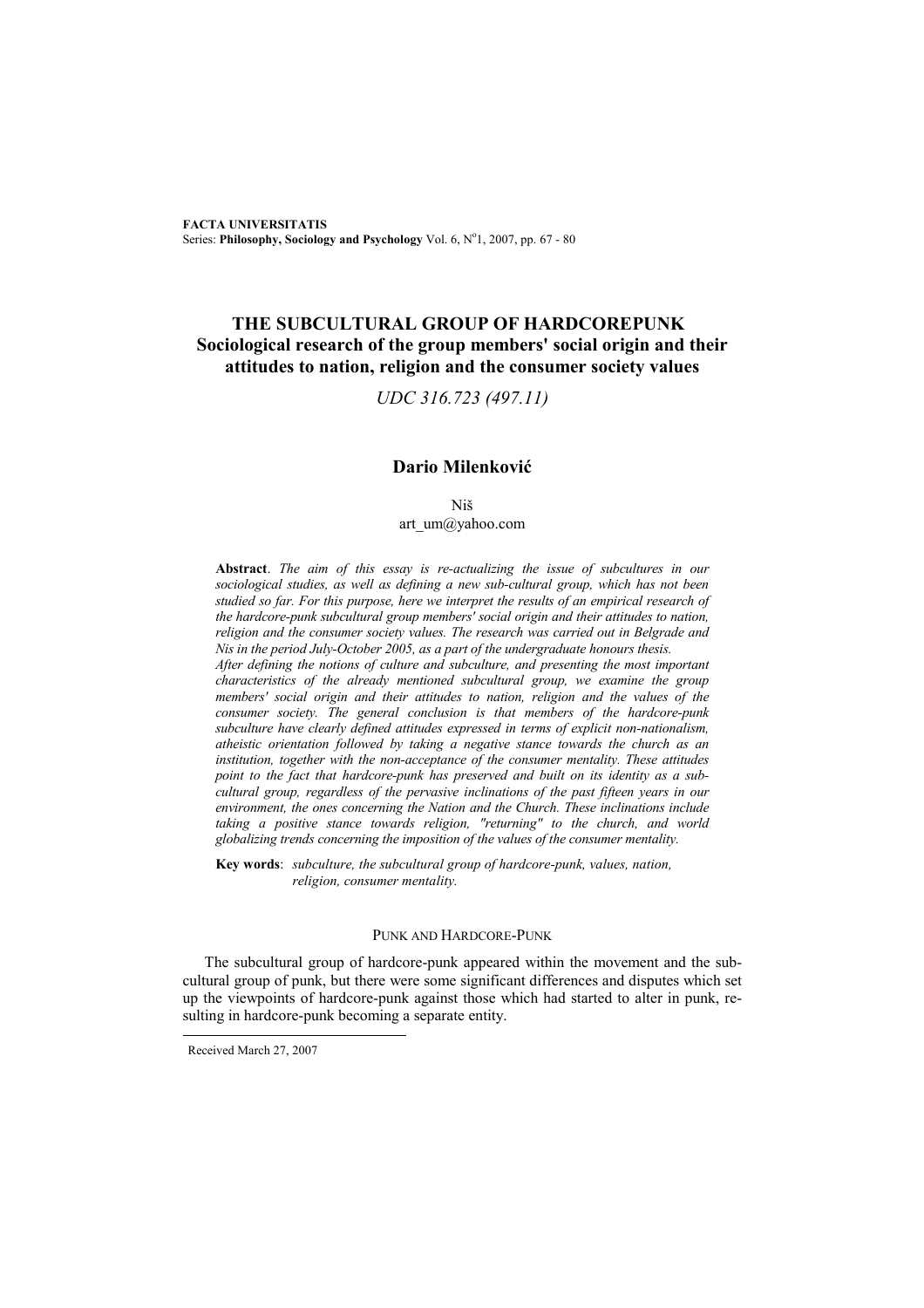Punk movement arose in Great Britain in 1976, as a reaction to the poor social conditions (growing rate of unemployment among the young, inadequate housing conditions etc.). Deprived of the chance to get a job and surrounded by the atmosphere of complete lack of any perspective, young people of mainly working-class origin initiated the rise of punk-rock music and punk movement in general. They began to shape their discontent and revolt against the general status quo in the society through "punk", which itself was a unity of punk music and a peculiar style. Punk did not bring many novelties in terms of music, which was a combination of several distinct musical styles varying from rock to reggae. However, the enthusiasm and socially-critical lyrics which characterized it clearly indicated the level of dissatisfaction, but also consciousness of the poor situation in which the youth of that time appeared to be. Alienation became tangible in punk, one could practically touch it (Hebdidž 1980:9). This alienation was expressed through the punk style, and members of this movement often tended to deliberately violate and voluntarily accept the status of exiles. These were the tactics that, as Levi-Strauss put it, *"could make the mothers' hair go grey"*. The punk style implied a distorted reflection of all the major subcultures after WWII: it included heavy boots, neckties, chains, leather jackets, raincoats, bright colors, clothes pegs, clothespins, classical trousers, T-shirts written all over, slippers etc.

Such a style, which could well be called "*the aesthetics of the ugly"*, was more often than not equated with kitsch, a pointless accumulation of banal objects, a bizarre combination of colours, as well as an attempt of putting together things which could never be put together. Punk definitely is not kitsch - it should rather be described as a conscious and deliberate violation of the values which automatically get generally-accepted. The purpose of this rejection is to clearly show punks' refusal of and confrontation with the hypocritical world in which they live. In this sense, Nikola Bozilovic says: "…a deliberate ridicule of the meaning and disclosure of the insincere relations attracts a punk more than anything else." (Božilović 2002:32).

Concerning the meaning of the subculture and its style, in the introduction to the book entitled *"Subculture: The Meaning of Style"* Dick Hebdige has written: "The meaning of the subculture […] is always disputable, and the style is the field where the opposed definitions dramatically clash". He describes the process through which the objects were assigned the sense of a subcultural "style". In line with this, he says:

*This process begins by violating the natural order, although the turning may […] seemingly be insignificant – the care about the curls on the forehead, obtaining […] the records or a particular type of clothes. However, it ends up with the construction of a style, the act of defiance or contempt, the smile or the grin. It points out to the rejection. In a way, I consider this rejection valuable, the acts meaningful, the smile and the grin somehow subversive […]* (1980:9).

Owing to its directness and prominence, punk movement has been attracting the attention of the general public practically from the beginning. The press and TV programs were full of shocking articles and reports on the activities of the punks. Punk bands found themselves in the focus of major labels, and this is how punk was commercialized while it was still developing; it got involved in the machinery of spectacle and, what is more, became a part of it. As early as 1977, a few punk bands had already experienced commercial "success": *The Clash, The Stranglers, The Jam* and *The Sex Pistols* of course (all of them had been signed by major labels). As a reaction to this turn of events, some punk maga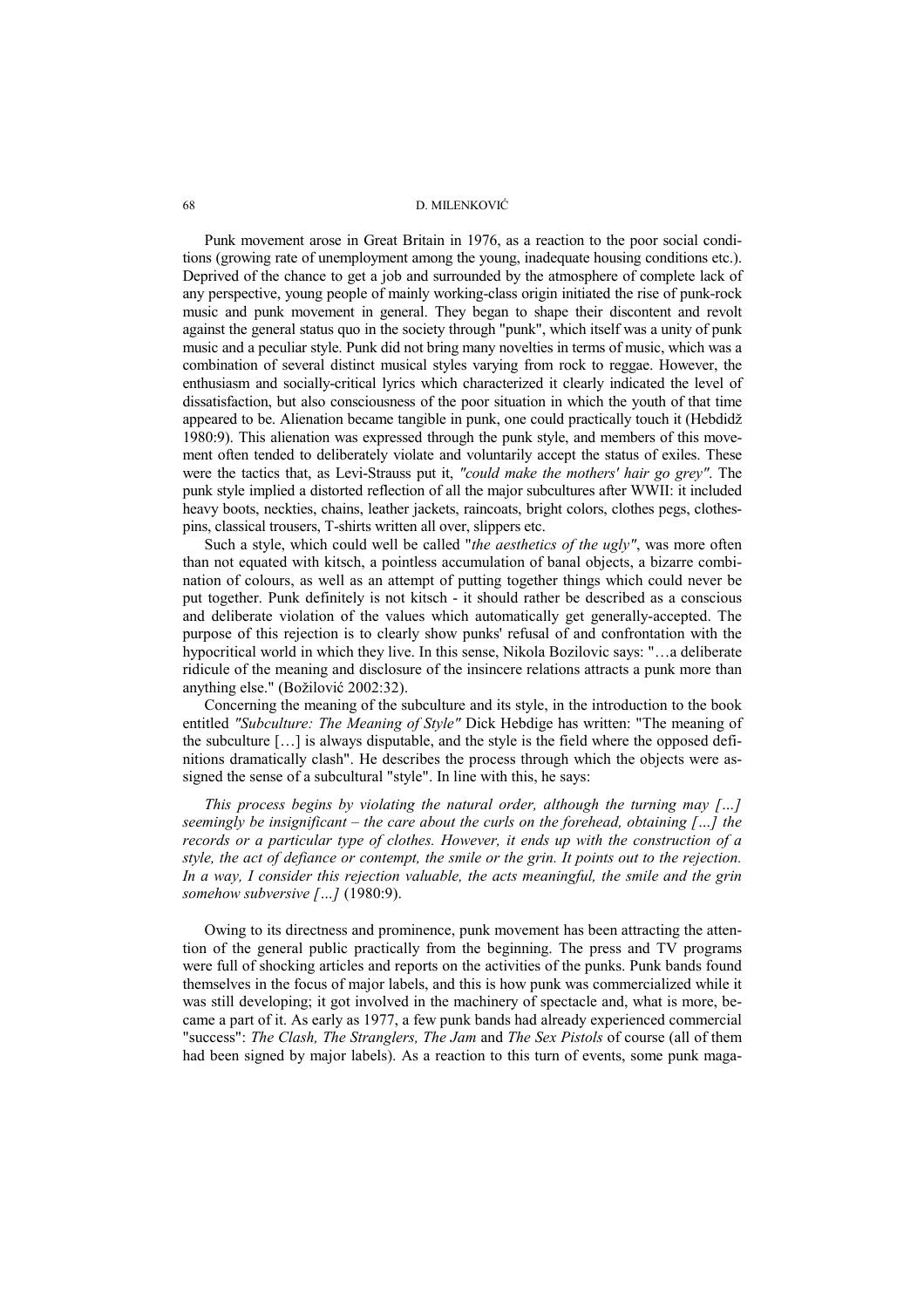zines (fanzines) openly criticized such bands, as well as the commercialization of punk in general. This criticism could be understood as a foreshadowing of certain divisions that would soon take place within punk movement. Here we present a quote from the fanzine "*Sniffin' Glue"*, which lucidly criticizes the commercialization of punk and, in addition, suggests how to fight it:

*Punk has lost a great deal of its strength, and the media showed us their power again. Well, the time has come for us to show them what we can. I think it would be best if we should stop buying the records. Yeah, stop buying the records! You better go and watch a band live, as I'm pretty much convinced that the moment they get the contract with a major label, they can no longer decide on what's acceptable and what's not. If we should stop buying the records, it means that the fat agents could squeeze not a single penny from us anymore. If the reverse is true, we are nothing but to become home-punks, and all the small bands are to be absorbed by some new super bands. What we need is communication. If you want to say something, don't wait for a record which will speak on your behalf to appear. Instead, visit some gigs, no matter where and when, dance, sing, yell. Don't let them sell you out!* (Stjuart 1985:48).

These were the very reasons why hardcore-punk separated from punk and became a fraction on its own, somewhere at the end of the 1970's and the beginning of the 1980's when bands such as *Black Flag, Minor Threat etc.* appeared. Just as the name itself suggests, it is the most solid (hard core) fraction of punk. The basis, concerning both the music and the lyrics, was drawn from the original punk, and represents a well known and thoroughly studied topic in sociology (See: Hebdidž 1980:67-74). Nonetheless, what would in Marxist terminology be called "superstructure," here possesses certain (important) distinctive features. The hardcore fraction within punk movement appeared at the moment when a number of punk bands became TV attractions, the emphasis was put on their superficiality and appearance, and the essence was pushed into the background. Such bands are assigned the label "major" and a number of punks consider these "the traitors" of the original ideas of punk movement. These ideas are in most cases well known: the idea of the free individual, the individual who cannot have a "price", anti-militarism, a certain level of ecological consciousness, fighting discrimination in all its forms etc. The aim of the hardcore fraction of punk was to protect these fundamental values, and for this purpose punk served as a basis for its superstructure – hardcore punk, which at the same time divorced itself from a part of punk practice.

The main characteristics of hardcore punk subculture members are:

- 1) hardcore punk music
- 2) independent hardcore punk scene
- 3) DIY (do it yourself) culture
- 4) fanzines
- 5) straight edge
- 6) vegetarianism
- 7) sexual liberties and anti-sexism
- 8) atheism
- 9) non-nationalism
- 10) anti-consumerism
- 11) anti-globalism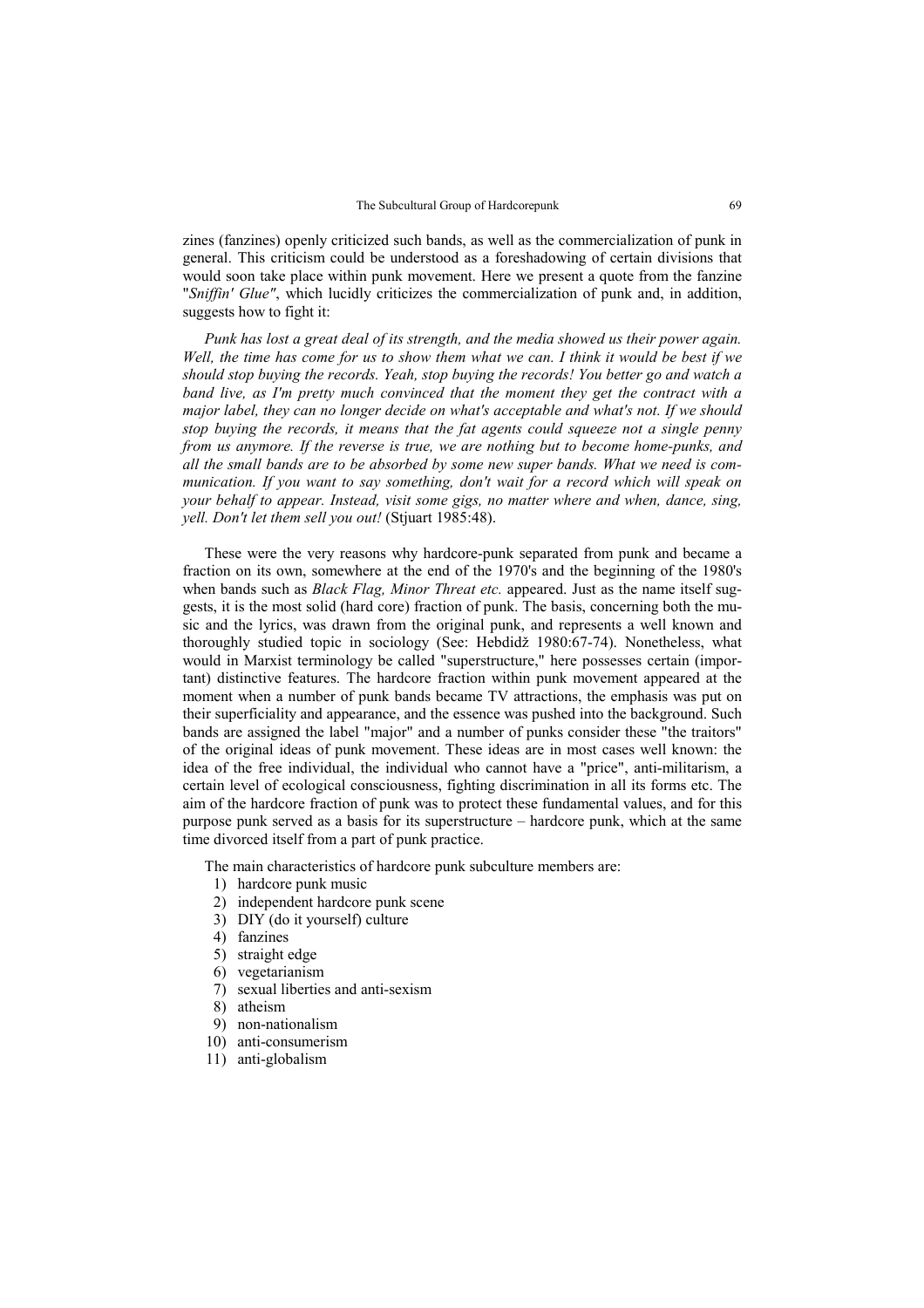1) Hardcore punk music is the main characteristic of the hardcore punk subculture. The music is the basis for a great deal of other activities in this subculture: it is a means of expressing the attitudes, spreading the ideas and communicating among the members of the subculture.

From its beginning until nowadays, several distinct sub-genres have been derived from hardcore punk: old school hardcore punk, new school hardcore punk, emo (emotional) hardcore punk, crust hardcore punk, pop punk or melodic hardcore etc. Each of these is peculiar in its own way, both in terms of the music and the lyrics. For instance, emo hardcore is characterized by very intensive vocals and introspective lyrics which usually express the feelings of love, sorrow, hope, suffering, whereas crust hardcore implies extremely loud, fast and robust music and the lyrics which are almost exclusively socio-political.

2) Independent hardcore punk scene implies an entire system based on the creation and the distribution of musical and written material (fanzines, bulletins, brochures), organizing concerts, promoting new issues etc. Small independent labels are also a structural part of the scene. The interesting fact about these labels is that they usually deal with a limited number of bands of a particular hardcore punk sub-genre. The system of the distribution of the material is significantly based on the exchange principle, and if a product (CD, cassette, fanzine…) has a price, then it usually equals the costs of the production.

3) DIY is the abbreviation of "do it yourself". Most of hardcore punk bands accept this stance and both prepare their recordings for the distribution and distribute them on their own. DIY stance is also valid for fanzine-making, concert-organizing and so on. It should be underlined that DIY spirit is not restricted to hardcore punk scene only, but plays a significant role in the private lives of the subculture members, even in dealing with everyday problems.

4) Fanzines are the commonest written form of expression within hardcore punk subculture. The content of fanzines can vary from assorted scene information, concert reports, reviews of the musical releases or other fanzines, over interviews and columns to poetry and drawings. Fanzines usually have one or two authors (and very rarely more than two) and this is what makes them a distinctly personal read. They are distributed in the DIY manner, and some of the reasons for their appearance are the reinforcing of the scene, improving the communication, the need for the expression of personal views and opinions. Beside standard fanzines in paper format, there also exist web-fanzines, available on the internet.

5) Straight edge is the movement which first appeared in North America. It urges an absolutely healthy way of life, free of vices (drugs, alcohol, cigarettes, promiscuity etc.). Fast and robust music is the substitution for all the vices, and very often vegetarianism is a part of this movement, too. The symbol of the movement is a sign "X", taken from the early 1970's, when it was a practice to mark the upper part of the juveniles' hands on entering nightclubs, as a sign of prohibiting them from buying alcohol. Later, this sign was massively used as a symbol of the voluntary renunciation of alcohol taking. The most important straight edge bands are *Minor Threat, Youth of Today, Earth Crisis…*

6) Vegetarianism, as a part of the hardcore punk subculture, appeared as a direct consequence of two factors: the idea of animal liberation and the rights of the animals to live,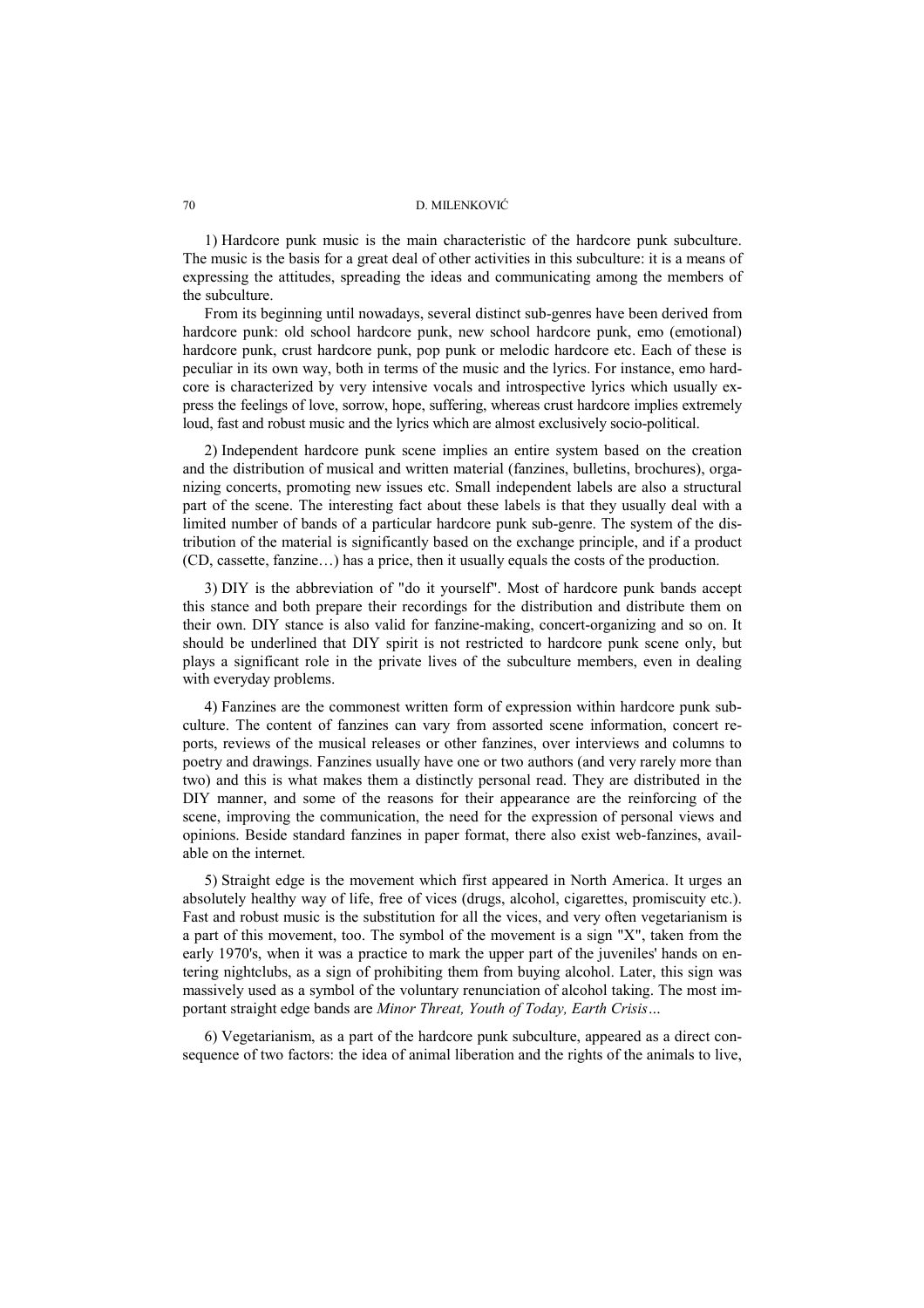and the growing consciousness of the existence of an alternative to the mainstream way of life, including the diet.

7) Sexual liberties and anti-sexism are inherent parts of the hardcore punk movement's starting points: freedom of the individual and the right of personal choice.

8) Atheism is another characteristic of the subculture which reflects the rejection of the imposed authority, in this case the church as an institution of control over the individual.

9) Non-nationalism is one of the most evident characteristics of the subculture. It reflects the belief that identification with a nation has more negative than positive effects. It is believed that all people are absolutely equal, so the divisions into nations and races are unneeded.

10) Anti-consumerism is another form of resistance to the imposed needs of the modern society and the consumer spirit which is permanently being implanted into people's minds starting from the early childhood, with the generous help of mass media (through advertising, fashion etc.) This is how individuals unconsciously become alienated, and the contest for objects and their possession becomes the essence of one's living.

11) Anti-globalism is above all the opposition to the neo-liberal concept of modern society and the economic and political globalization where big multinational corporations do their businesses with monopolies on the global level, and where a few (economically advanced) countries decide on the global politics, with disastrous consequences for the poor and small countries. This negative stance towards globalization excludes cultural contacts and merging of cultures since, in the opinion of the subculture members, such contacts and merging can only be mutually beneficial.

The great division within punk movement and the separation of hardcore punk in this part of Europe (the territory of the Former Yugoslavia) happened somewhere in 1983- 1984, at the moment when the media lost their interest in punk, and instead focused upon the socio-political turbulence which clearly signaled the upcoming crisis of the entire society. The crisis of the Yugoslav society, which spanned the 1980's and reached its climax at the beginning of the 1990's greatly influenced the cultural development of the country, including the creation and development of certain subcultures. Hardcore punk emerged, I dare say, as a logical phase in the evolution of punk movement which took place at the moment when a whole set of fundamental values of a society started being questioned. The punk of the beginnings, which was characterized by clumsily channeled revolt and explicit nihilism, was directed through hardcore punk to the actual needs of the individual for personal enlightenment and the authentic comprehension of the world. We can deduce this by analyzing either the lyrics of the hardcore punk bands' songs or the content of the fanzines of that time. The most commonly covered issues were: false representation of reality, dark and disappointing future, the individual captured in the gap between needs and duties, the repressive society disguised as the great protector. Some of the ideas they proposed were the care about nature, vegetarianism, ridiculing masculine chauvinism and the forthcoming trend of "the national awakening". The representatives of the first generation of hardcore punk bands of the 1980's were: *U.B.R., Odpatki civilizacije, Stres državneg aparata, Tožibabe, Epidemija, Kontejner A.D., Solunski front, Herpes distres (*later *Distres), Dva minuta mržnje, Civili, Arhivska zabava, Pogrebni zavod, Patareni, Ženevski dekret, Heler, Nekrofilija, KBO!, Proces, Pasmaters, Progres, Mentalni nered*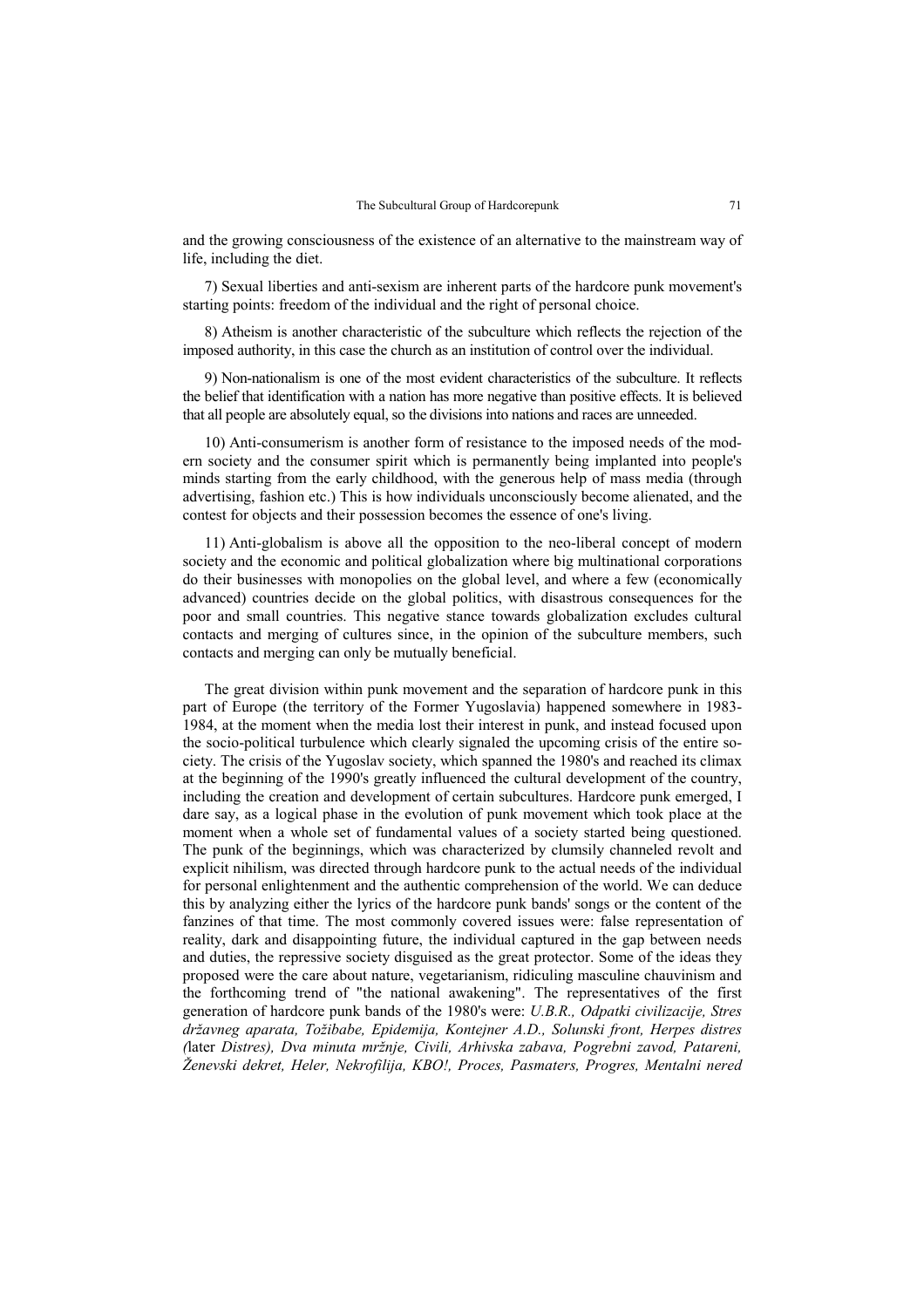etc*.* As far as the fanzines are concerned, their titles were mainly in tune with their content, but also with the dominant social atmosphere, viewed from the position of the disaffected youth. The most prominent ones were: *Predskazanje, Korpus delikti, Epitaf, Vrnitev otpisanih, Ples slomljenog dupeta na vetru, Oprem dobro, 600 000 razloga da odustanete* etc*.* 

The break-up of the Former Yugoslavia and the conflicts that took place on its territory had a great effect on the hardcore punk scene. It was disintegrated into Serbian, Croatian, Slovenian and Macedonian scenes. On the other hand, all the catastrophes that followed these events further encouraged the hardcore punk nucleus to stick to its beliefs and the seemingly respective scenes have continued to successfully coordinate to these days.

#### THE RESEARCH AND THE RESULTS OF THE RESEARCH

**The subject** of the research is focused on studying the characteristics of the subcultural group of hardcore punk, as a phenomenon which has practically never been discussed in our sociological analyses.

The **aim** of the research was examining the social characteristics of the subcultural group of hardcore punk, principally the social origin and the attitudes to nation, religion and the values of the consumer society of the group members, but also testing whether the profile of their attitudes is actually in accordance with the declared value choices.

The research had several **tasks** to accomplish:

- 1) Establishing the social origin of the group members, as the primary task
- 2) Examining the group members' attitudes to their own and other nations, and nationalism in general
- 3) Testing the examinees' attitudes to religion, as well as their religious affiliation, the aim of which was to prove the hypothesis concerning the majority of the group members declaring as atheists
- 4) Checking the examinees' attitudes to the values of the consumer society, concerning the hypothesis about the group members categorical anti-consumerist orientation

The hypotheses which we have tested through the research were set up as following:

- 1) The first assumption concerns the social origin (we assumed that the majority of the hardcore punk subcultural group members belonged to the working class)
- 2) According to the second assumption, non-nationalism is highly evident among the group's members. Such an attitude is based on one of the fundamental ideas of hardcore punk movement, namely, the idea of the absolute equality of all the people
- 3) The next assumption concerns the group members' views about religion, and here we assume atheism as a dominant orientation of practically all the examinees. They are particularly explicit in taking a negative stance to the institution of church, which they experience as another mechanism for controlling people
- 4) The last assumption concerns the widespread anti-consumerist attitude among the members of hardcore punk movement

As far as the spatial-temporal framework is concerned, the research was carried out in Nis and Belgrade, both in urban areas and in suburbia, taking a sample of sixty examinees – members of the given subcultural group, in the period July-October 2005.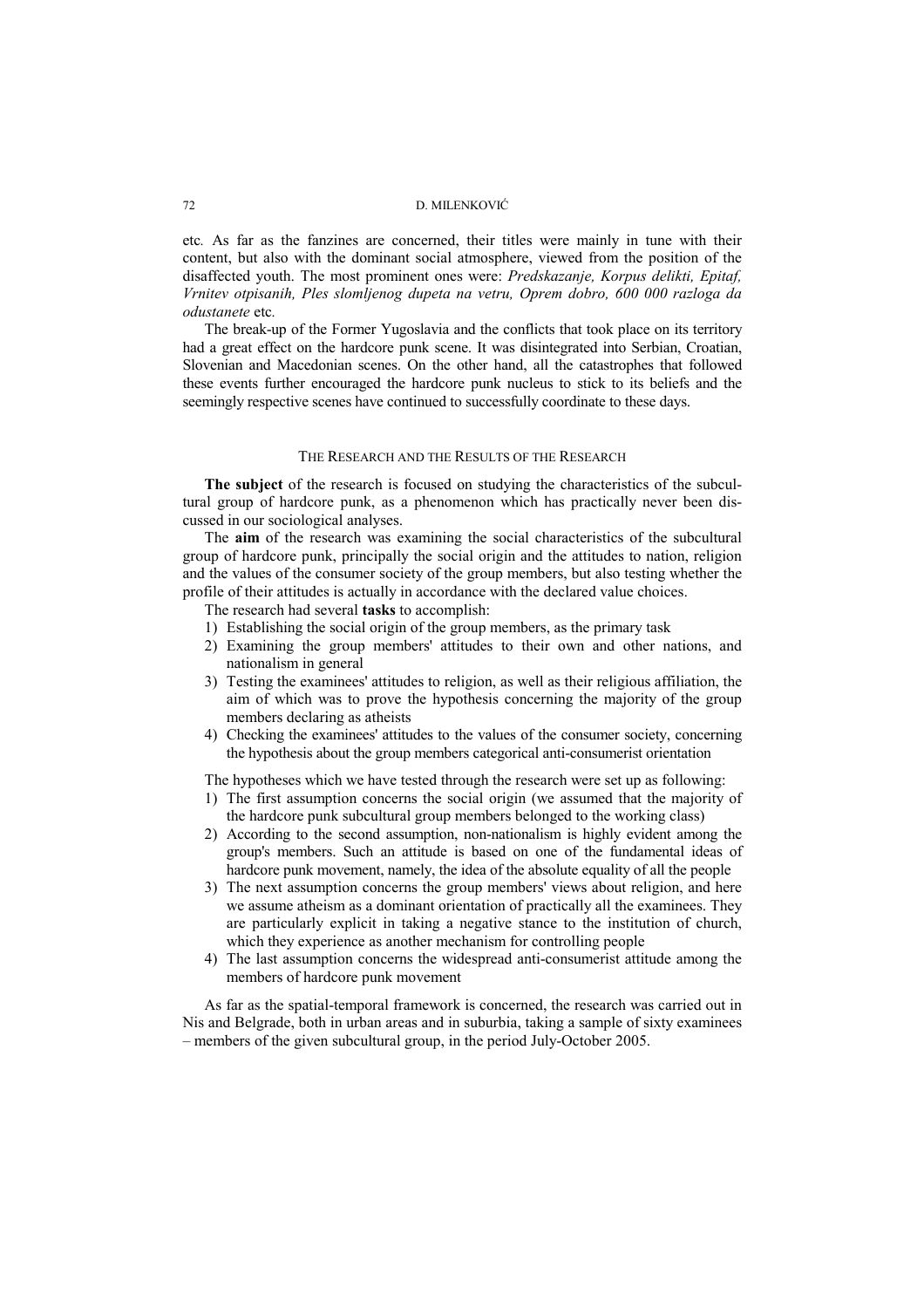The **results** of the research were obtained empirically, using the method of the interview, for which we applied a firmly structuralized pattern which included the following segments:

- 1) The questions belonging to the first segment of the questionnaire inform us about the rudimentary socio-demographic characteristics of the examinees
- 2) The second segment includes questions about the national affiliation, and the attitude to nationalism tested through the examinees views to their own, as well as to other nations
- 3) The third part consists of the questions informing us about the examinees' attitudes to religion in general, as well as to the church as an institution
- 4) The last segment of the questionnaire provides us with information concerning the examinees' attitudes to the values of the consumer mentality, which tends to be more and more present in the modern society

The analysis of the obtained data was performed according to a hypothetical framework, and the presentation of the results is given with respect to each hypothesis.

Our first hypothesis concerns social origin. Here we assumed that the members of the hardcore punk subculture belong to the working class. We will first refer to Table 1, which displays the level of fathers' education, and the table 2, which displays the examinees fathers' occupation:

Table 1. Distribution of the examinees' frequencies concerning father's education

|             | Frequency | Percent | Valid   | Cumulative |
|-------------|-----------|---------|---------|------------|
|             |           |         | percent | percent    |
| Valid ES    | 16        | 26.7    | 26.7    | 26.7       |
| <b>SSS</b>  | 33        | 55.0    | 55.0    | 81.7       |
| HE          |           | 6.7     | 6.7     | 88.3       |
| <b>ULST</b> |           | 11.7    | 11.7    | 100.0      |
| Total       | 60        | 100.0   | 100.0   |            |

| Table 2. Distribution of the examinees' frequencies concerning father's occupation |  |  |  |
|------------------------------------------------------------------------------------|--|--|--|
|                                                                                    |  |  |  |

|       |                      | Frequency      | Percent | Valid   | Cumulative |
|-------|----------------------|----------------|---------|---------|------------|
|       |                      |                |         | percent | percent    |
| Valid | Unemployed           | 3              | 5.0     | 5.0     | 5.0        |
|       | Worker               | 35             | 58.3    | 58.3    | 63.3       |
|       | Clerk                | 10             | 16.7    | 16.7    | 80.0       |
|       | Artisan              | 2              | 3.3     | 3.3     | 83.3       |
|       | Private enterpreneur | $\overline{2}$ | 3.3     | 3.3     | 86.7       |
|       | Other                | 5              | 8.3     | 8.3     | 95.0       |
|       | 8                    | 3              | 5.0     | 5.0     | 100.0      |
|       | Total                | 60             | 100.0   | 100.0   |            |

Judging by the results in these two tables, we can conclude that the hypothesis concerning the subculture members' social origin proved to be valid.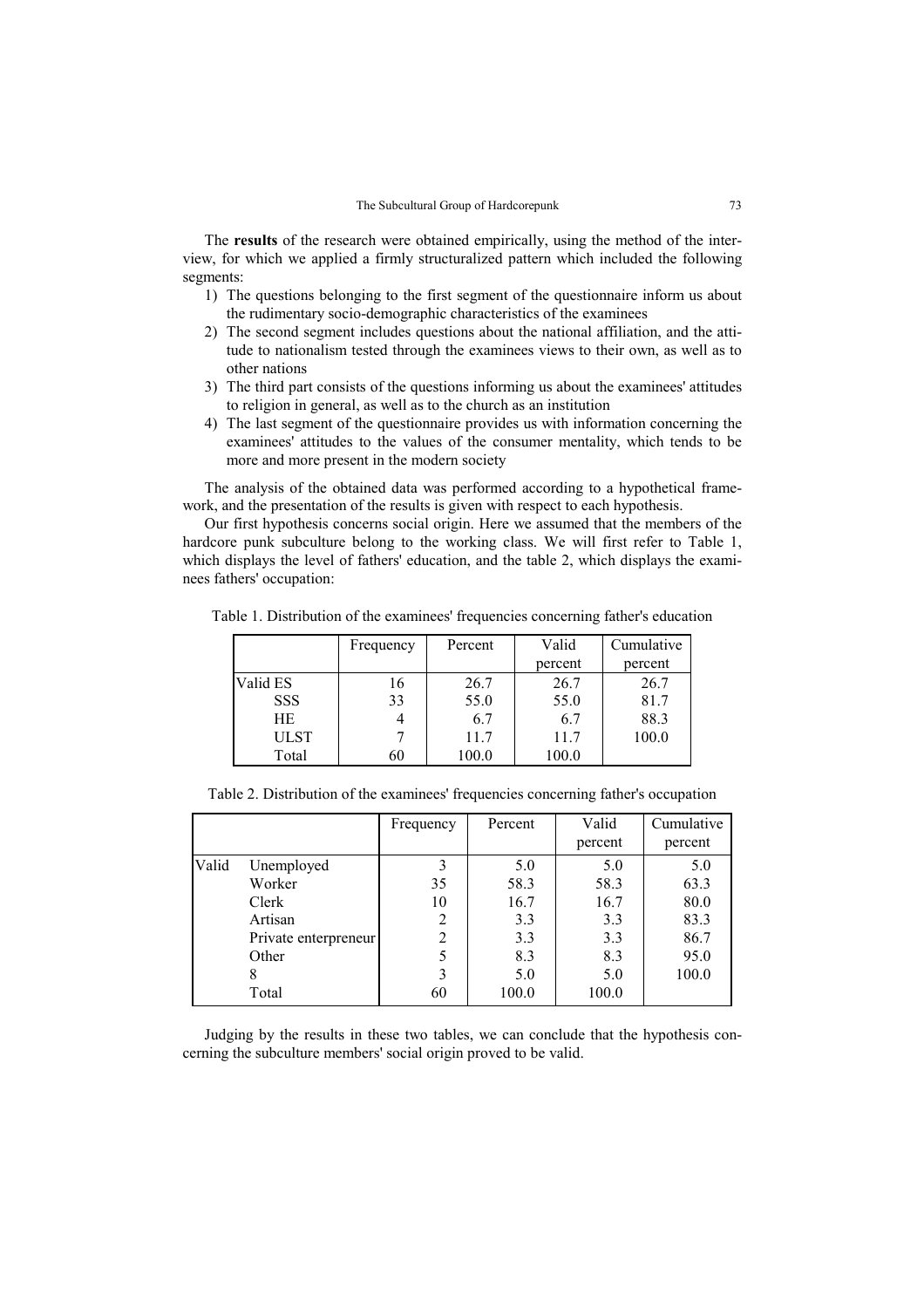In the second hypothesis, we assumed that non-nationalism is highly evident among the group members, that is to say, there is no national affiliation developed, nor is there any intolerance of other nations noticed.

The second set of questions from the questionnaire deals with testing this hypothesis. We will look at some frequencies of the answers in Tables 3, 4 and 5:

Table 3. Distribution of the examinees' frequencies concerning national affiliation

|              | Frequency | Percent | Valid   | Cumulative |
|--------------|-----------|---------|---------|------------|
|              |           |         | percent | percent    |
| Valid Serb   | 23        | 38.3    | 38.3    | 38.3       |
| Yugoslav     |           | 10.0    | 10.0    | 48.3       |
| Other        | 22        | 36.7    | 36.7    | 85.0       |
| Not assigned |           | 15.0    | 15.0    | 100.0      |
| Total        | 60        | 100.0   | 100.0   |            |

Table 4. Distribution of the frequencies of the examinees' answers to the question: *Would you mind your neighbor belonging to another nation?*

|                                              | Frequency | Percent | Valid<br>percent | Cumulative<br>percent |
|----------------------------------------------|-----------|---------|------------------|-----------------------|
| Valid<br>No, I would not<br>mind that at all | 60        | 100.0   | 100.0            | 100.0                 |

Table 5. Distribution of the frequencies of the examinees' answers to the question: *Would you marry a person of another nationality?*

|              |                         | Frequency | Percent | Valid   | Cumulative |
|--------------|-------------------------|-----------|---------|---------|------------|
|              |                         |           |         | percent | percent    |
| Valid<br>Yes |                         | 53        | 88.3    | 88.3    | 88.3       |
| No           |                         |           | 6.7     | 6.7     | 95.0       |
|              | Never gave it a thought |           | 5.0     | 5.0     | 100.0      |
| Total        |                         | 60        | 100.0   | 100.0   |            |

Table 3 clearly illustrates that only 38.3% of the examinees declared themselves as Serbs, 15% did not want to declare anyhow, and 36.7% belonged to the category of "other" where the answers were: cosmopolitan, declaring by personal name and surname etc. This suggests that over two thirds of the examinees do not consider themselves the representatives of the major nation in the country they live in.

Table 4, which considers the question about the examinees' attitudes to the coexistence with the members of other nationalities, shows that 100% of the answers confirm a readiness to accept this way of life, which is itself telling enough of the openness to the members of other ethnicities.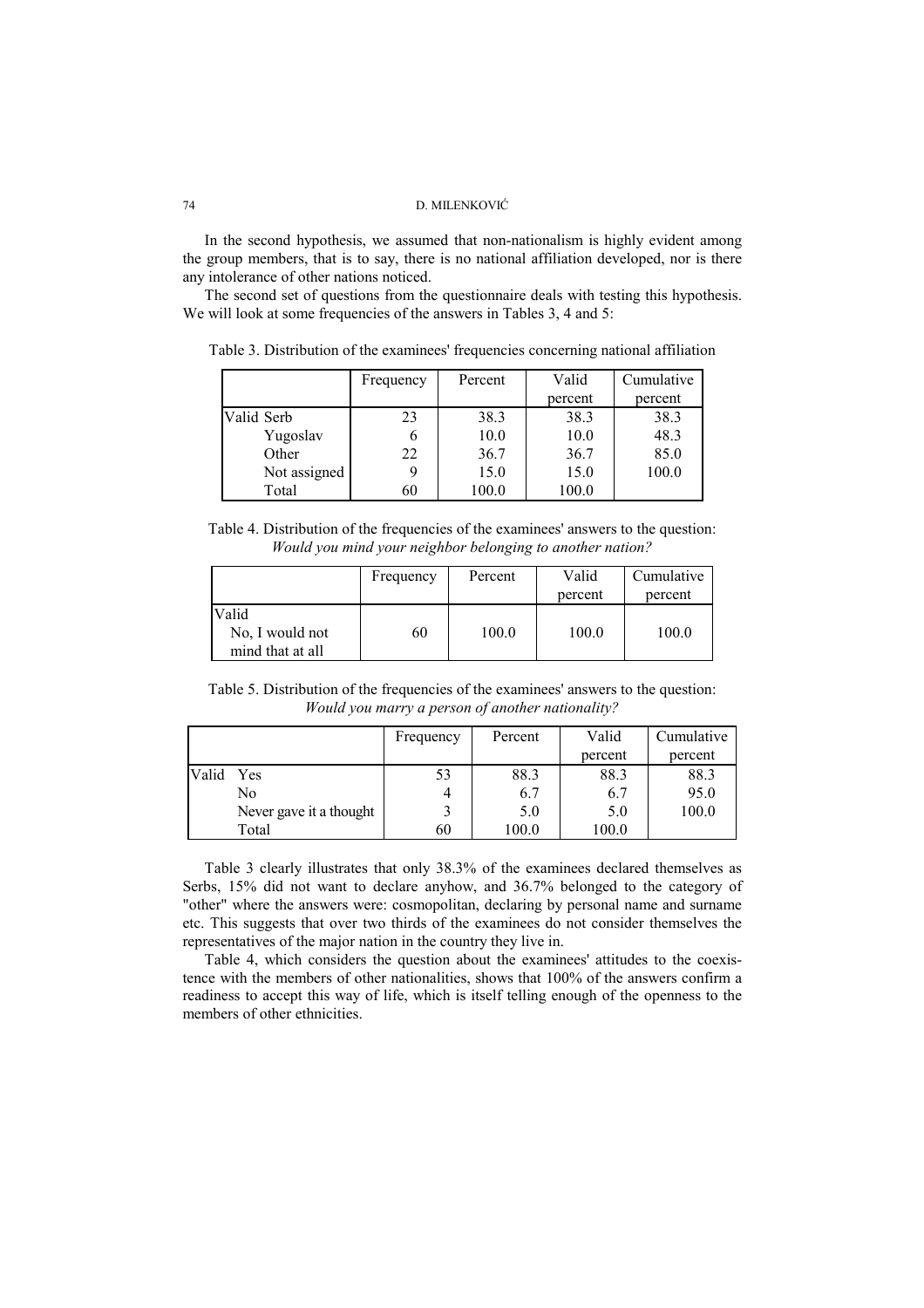Table 5 includes the frequencies of the examinees' answers to the question about marrying a member of another nationality, and we can see that 88.3% of the examinees would marry such a person, while 5.0% had never actually given it a serious thought. We suspected that, if there had been any distrust of other nations, then it would have surely been registered, as the question was rather personal. Considering the fact that only 6.7% of the answers to the question were negative, we can conclude that the examinees have practically no prejudice against other nations, nor are there any traces of positive stereotypes concerning their own ethnicity.

From this set of questions, which tests the examinees' attitudes to the issue of nationalism, we will choose the one concerning the civil war in the Former Yugoslavia, and see the answers to the questions on the crimes committed:

|       |              | Frequency | Percent | Valid   | Cumulative |
|-------|--------------|-----------|---------|---------|------------|
|       |              |           |         | percent | percent    |
| Valid | Yes          | 48        | 80.0    | 80.0    | 80.0       |
|       | Probably yes | 12        | 20.0    | 20.0    | 100.0      |
|       | Total        | 60        | 100.0   | 100.0   |            |

Table 6. Distribution of the frequencies of the examinees' answers to the question: *Do you think the Serbs committed crimes in the civil war?* 

The table, as well as the results which follow, provides us with the answers which validate our second hypothesis, about the highly evident non-nationalism among the group members.

Here we can see that the majority of the examinees would enjoy a visit to Croatia, whereas a small portion of them was not sure. However, it should be emphasized that there were no negative answers, which confirms our hypothesis about the evident non-nationalism in the hardcore punk subculture.

The third hypothesis of the research refers to religion and church, and here we assumed that the majority of the subculture members would declare themselves to be atheists, and be taking a negative stance to church as an institution. In accord with this hypothesis we formulated the third set of questions, which covers several aspects of religiousness.

We will now present the distribution and the comments from some of the answers:

Table 7. Distribution of the frequencies of the examinees' answers to the question: *Do you think that people need religion?* 

|               | Frequency | Percent | Valid   | Cumulative |
|---------------|-----------|---------|---------|------------|
|               |           |         | percent | percent    |
| Valid They do |           | 5.0     | 5.0     | 5.0        |
| They do not   | 57        | 95.0    | 95.0    | 100.0      |
| Total         | 60        | 100.0   | 100.0   |            |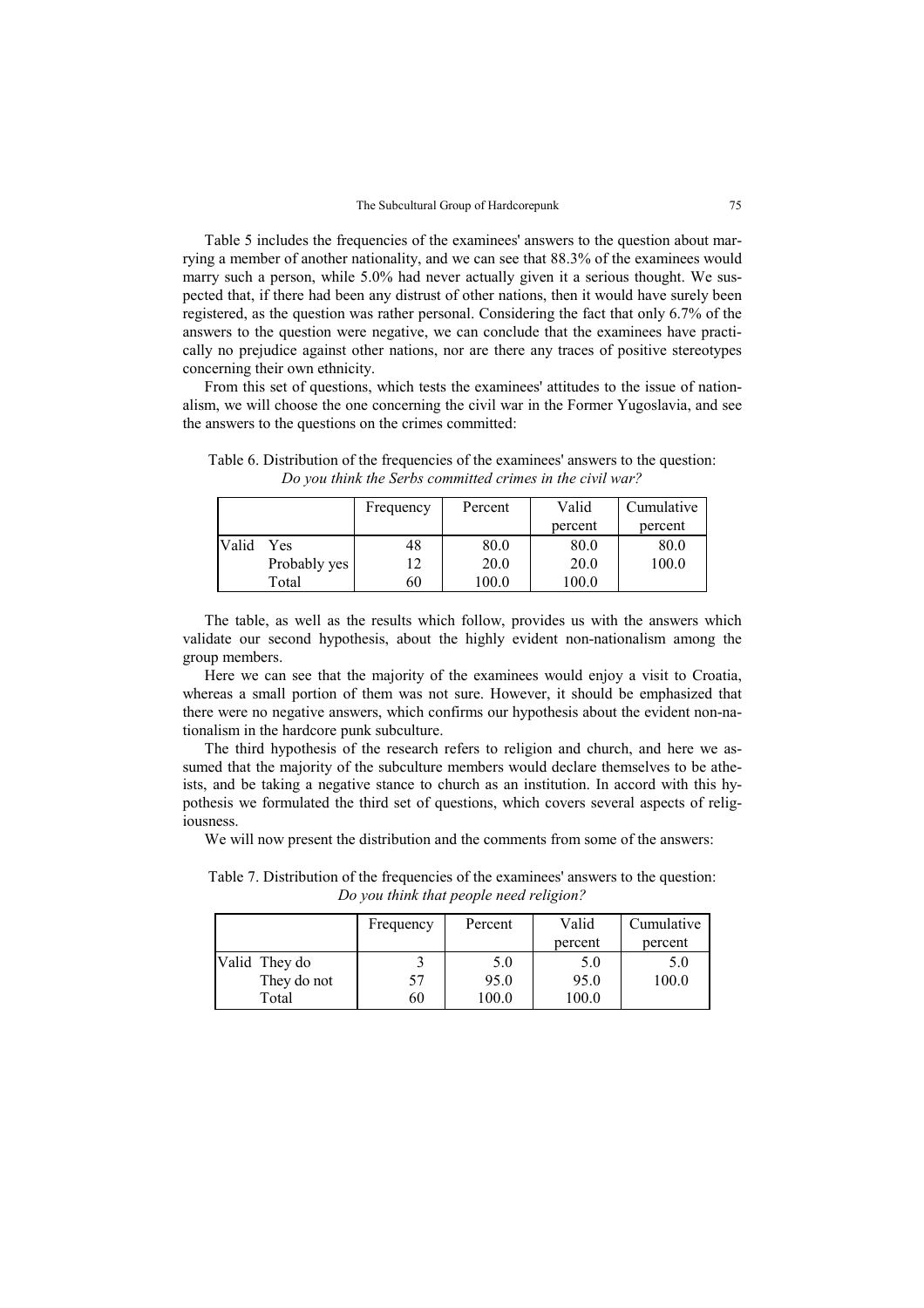Frequency Percent Valid percent Cumulative percent Valid A believer Non-aligned Not a believer An atheist Total 1 5 18 36 60 1.7 8.3 30.0 60.0 100.0 1.7 8.3 30.0 60.0 100.0 1.7 10.0 40.0 100.0

Table 8. Distribution of the examinees' frequencies concerning religiousness

Table 9. Distribution of the frequencies of the examinees' answers to the question: *Do you think that religion is harmful to people?* 

|           |                        | Frequency | Percent | Valid   | Cumulative |
|-----------|------------------------|-----------|---------|---------|------------|
|           |                        |           |         | percent | percent    |
| Valid Yes |                        | 51        | 85.0    | 85.0    | 85.0       |
|           | No particular          |           |         |         |            |
|           | attitude on this issue |           | 13.3    | 13.3    | 98.3       |
|           | No                     |           | 1.7     | 1.7     | 100.0      |
|           | Total                  | 60        | 100.0   | 100.0   |            |

As the data presented in the previous tables clearly illustrate, the answers to the questions about religiousness are decided. Thus, judging from Table 7, we can conclude that actually 95% of the examinees do not think that people need religion, whereas there are only 5% of those who agree with the statement.

Table 8 includes a question which directly tested our assumption from the third hypothesis. There we could see that 60% of the examinees declared themselves to be atheists, 30% chose "not a believer", 8,3% were "undecided", and only 1,7% affirmed being believers. Taking all these data into consideration, we can conclude that this hypothesis is valid, too.

In Table 9 we can see that 85% of the interviewees think religion is harmful to people. The reason for such a high percentage of positive answers concerning the question about the harmfulness of religion can be found in the answers obtained to the question *Why do (not) people need religion?*, as this question allowed enough room for the two fundamental reasons explaining why people do not need religion to crystallize.

The first of the reasons listed was the restriction of the individuals' freedom, which coincides with one of the subculture's major characteristics we mentioned in the theoretical part- the idea of a free individual.

The second reason explaining why religion is unnecessary is that it incites hatred. This view is most likely based on the fact that religion played a significant role in a great number of conflicts throughout history, as well as the fact that the church was directly involved in the civil war which took place in the Former Yugoslavia.

The answer belonging to either of these two categories was provided by 46.7% of the interviewees in total, whereas 53.3% of them either did not give any particular answer, or did not want to answer the question at all.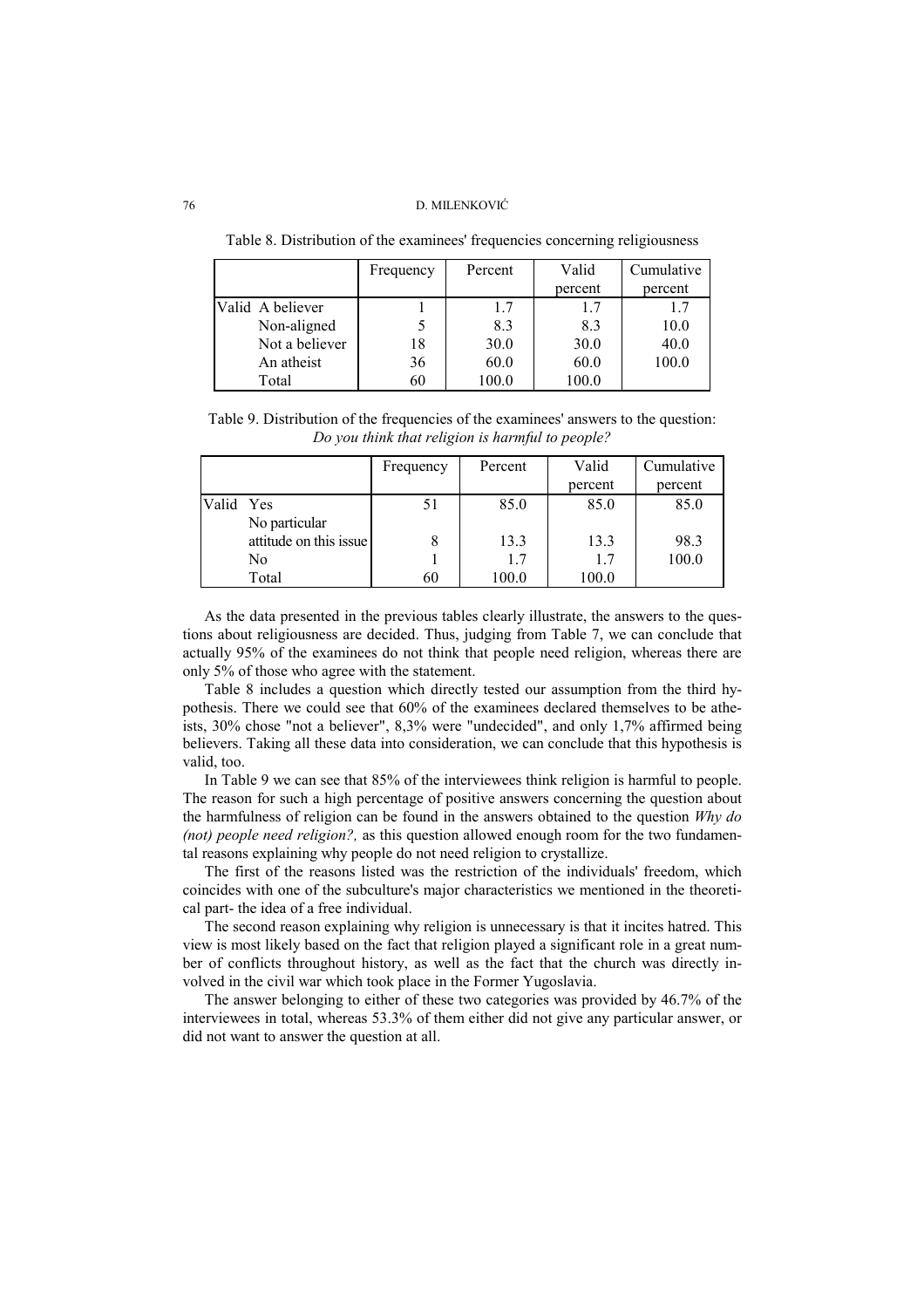In the second part of the third hypothesis we presupposed that the examinees would take a negative stance to church as an institution. These are the results obtained:

Table 10. Distribution of the frequencies of the examinees' answers to the question: *What is your general attitude to church as an institution?* 

|                                 | Frequency | Percent | Valid   | Cumulative |
|---------------------------------|-----------|---------|---------|------------|
|                                 |           |         | percent | percent    |
| Valid No particular attitude on |           |         |         |            |
| this issue                      |           | 11.7    | 11.7    | 11.7       |
| Negative one                    | 53        | 88.3    | 88.3    | 100.0      |
| Total                           | 60        | 100.0   | 100.0   |            |

In fact, 88.3% of the interviewees took a negative stance to church as an institution, 11.7% of them had no particular opinion on this issue. There were no answers which would express a positive stance. This also clearly validates the second part of our hypothesis, where we presupposed atheistic orientation as the dominant one among members of the hardcore punk subculture. Taking a negative stance to the church is confirmed as well.

**The fourth hypothesis** implies the supposition about the evident anti-consumerist attitude cherished by the members of the hardcore punk subculture, which we tested through asking a set of questions concerning the specific values of the modern consumer society. Here is the distribution of the frequencies of the examinees' answers to some of these questions:

Table 11. Distribution of the frequencies of the examinees' answers to the question: *Do commercials generally attract your attention?* 

|       |                       | Frequency | percent | Valid   | Cumulative |
|-------|-----------------------|-----------|---------|---------|------------|
|       |                       |           |         | percent | percent    |
| Valid | Yes                   |           | 3.3     | 3.4     | 3.4        |
|       | Sometimes             | 16        | 26.7    | 27.1    | 30.5       |
|       | No                    | 41        | 68.3    | 69.5    | 100.0      |
|       | Total                 | 59        | 98.3    | 100.0   |            |
|       | <b>Missing System</b> |           | 1.7     |         |            |
| Total |                       | 60        | 100.0   |         |            |

Table 12. Distribution of the frequencies of the examinees' answers to the question: *Do you buy products which are advertised intensively?* 

|       |       | Frequency | Percent | Valid   | Cumulative |
|-------|-------|-----------|---------|---------|------------|
|       |       |           |         | percent | percent    |
| Valid | No    | 55        | 91.7    | 91.7    | 91.7       |
|       | Yes   |           | 8.3     | 8.3     | 100.0      |
|       | Total | 60        | 100.0   | 0.00    |            |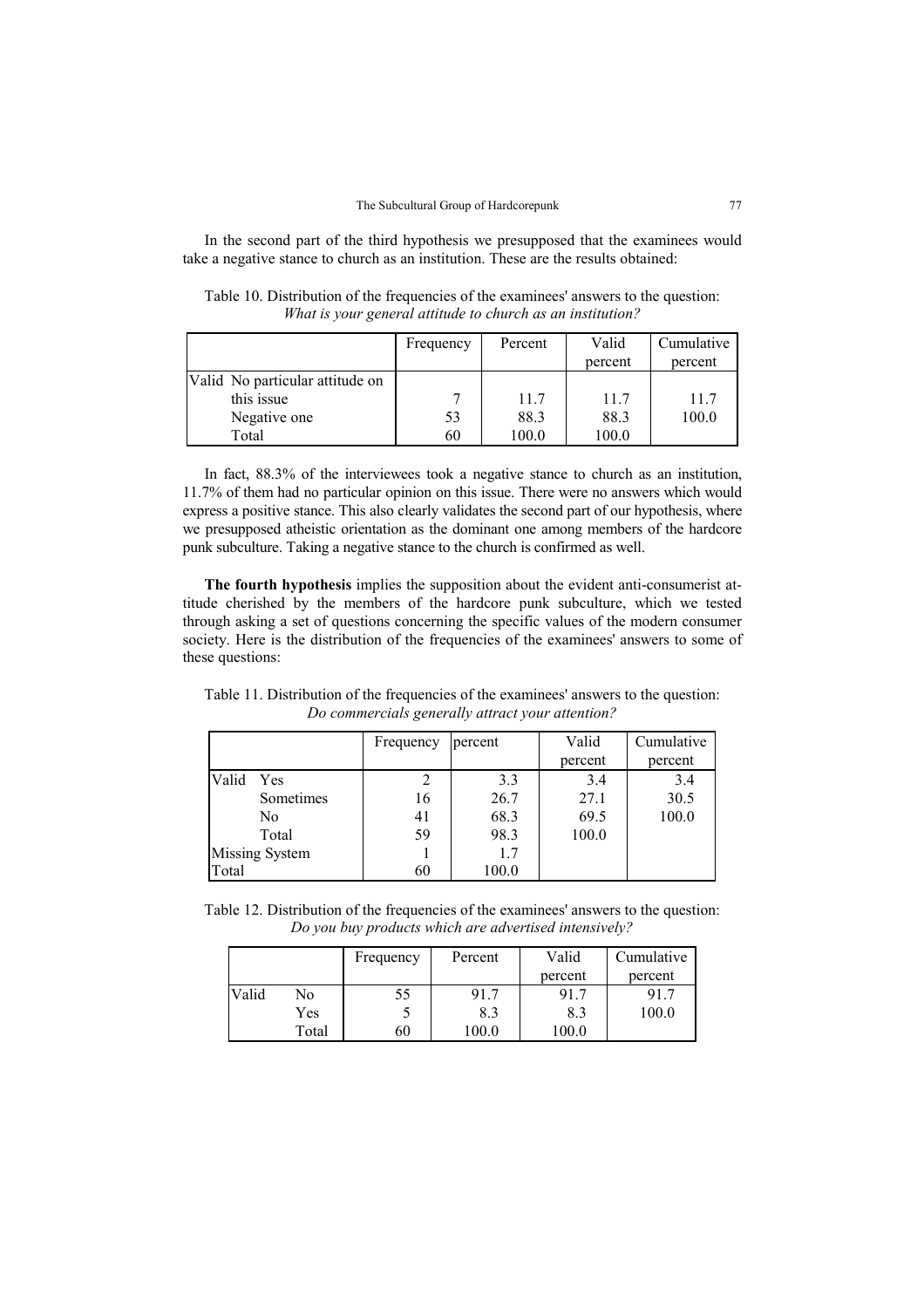The advertisement, as a very important and powerful medium of the consumer society, greatly influences the need for commodities and the habit of selecting goods when doing the shopping. The first two analyzed questions from this set are concerned precisely with advertising. Table 11 illustrates the following: when asked *Do commercials generally attract your attention?* 68.3% of the interviewees replied "no", 26.7% of them replied "sometimes", whereas only a small portion – 3.3% replied "yes".

The frequency of the examinees' answers from Table 12 relates to the question *Do you buy products which are advertised intensively?* As 91.0% of the answers are negative, it is obvious that members of the hardcore punk subculture are not affected by the values of the consumer society.

Table 13. Distribution of the frequencies of the examinees' answers to the question: *Do you drive a car?* 

|              | Frequency | Percent | Valid   | Cumulative |
|--------------|-----------|---------|---------|------------|
|              |           |         | percent | percent    |
| Valid<br>Yes |           | 10.0    | 10.0    | 10.0       |
| No           | 54        | 90.0    | 90.0    | 100.0      |
| Total        | 60        | 100.0   | 100.0   |            |

|                                  | Table 14. Distribution of the frequencies of the examinees' answers to the question: |  |  |  |  |  |  |  |
|----------------------------------|--------------------------------------------------------------------------------------|--|--|--|--|--|--|--|
| When did you last go on holiday? |                                                                                      |  |  |  |  |  |  |  |

|                |                           | Frequency | Percent | Valid   | Cumulative |
|----------------|---------------------------|-----------|---------|---------|------------|
|                |                           |           |         | percent | percent    |
|                | Valid This summer/winter  |           | 11.7    | 11.9    | 11.9       |
|                | Last summer/winter        |           | 11.7    | 11.9    | 23.7       |
|                | Summer/winter before last |           | 1.7     | 1.7     | 25.4       |
|                | Three years ago           | 6         | 10.0    | 10.2    | 35.6       |
|                | Four years ago            | 3         | 5.0     | 5.1     | 40.7       |
|                | Five years ago            | 11        | 18.3    | 18.6    | 59.3       |
|                | More than five years ago  | 24        | 40.0    | 40.7    | 100.0      |
|                | Total                     | 59        | 98.3    | 100.0   |            |
| Missing System |                           |           | 1.7     |         |            |
| Total          |                           | 60        | 100.0   |         |            |

Tables 13 and 14 display the distribution of answers to the set of questions which we used to directly test some of the interviewees' additional attitudes to a few important values of the consumer mentality.

These tables show the distribution of the examinees' answers to the questions concerning driving a car and going on a holiday, as two inherent characteristics of modern consumerism. When asked the question *Do you drive a car?* 90.0% of the answers were negative, and when asked *When did you last time go on holiday,* actually 40.0% of the interviewees replied with *More than five years ago*, whereas only 11.7% of the examinees answered *This winter/ summer.*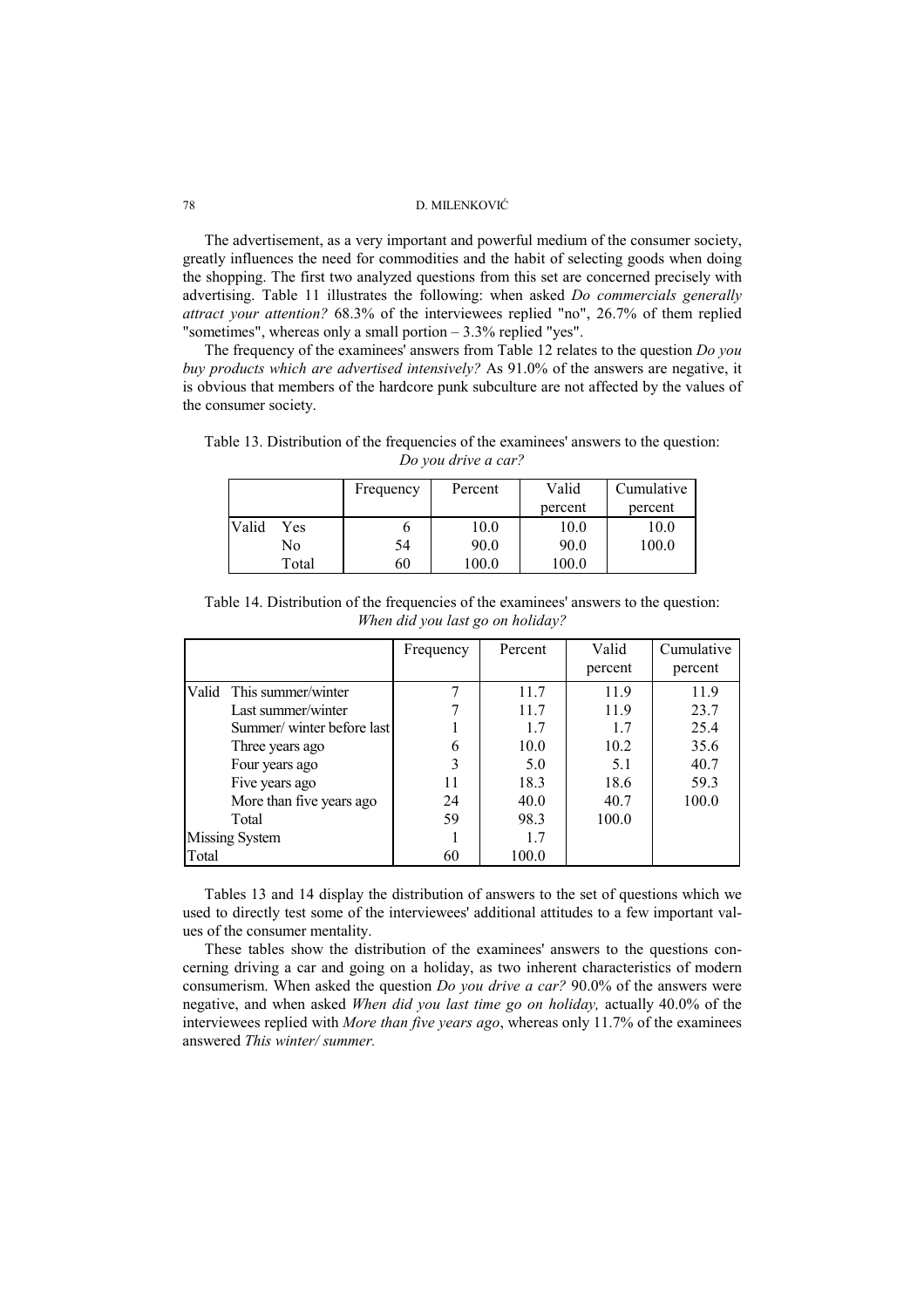At the end of this set about the values of the consumer mentality, we can conclude that the assumption concerning the evident presence of an anti-consumerist spirit among members of the hardcore punk subculture proved to be completely valid, which was confirmed through checking the examinees' attitudes to the major characteristics of modern consumer society.

### **CONCLUSION**

As a result of the research undertaken on the hardcore punk subculture in Nis and Belgrade, the scale of the fundamental values of the subculture has been formed.

Within the hypothetical framework of the research, we posted several hypotheses concerning the subculture members' most important attitudes, which we tested empirically and, by analyzing the obtained results, we concluded that all the hypotheses proved to be valid.

- 1) The first hypothesis relates to the subculture members' social origin. It was presupposed that the majority of the interviewees belonged to the working class, and this was proven by checking the fathers' education and occupation. However, it should be mentioned that beside a working class origin, which is a dominant one, a number of subculture members belongs to higher social classes.
- 2) The hypothesis concerning the evident non-nationalism within the subculture was validated as well. By this hypothesis we wanted to check whether the hardcore punk subculture still cherished the atmosphere of equality of all the people, regardless of their national, religious or any other affiliation, as nowadays we are experiencing the re-establishment of the traditional values concerning national affiliation and nationalism in general. It was proven that this trend did not influence the subculture members' attitudes, and that the belief in the ultimate equality of all the people was preserved.
- 3) With the third hypothesis, we presumed non-religiousness, i.e. atheism as well as taking a negative stance to church as an institution to be the choice of the majority of the subculture members. This hypothesis was also validated, and we conclude that even in this case the trend of re-establishing religiousness and reinforcing the role of the church in the society (a process which has been actively taking place throughout the last decade), did not have a major influence on the given subculture members.
- 4) Our last hypothesis has to do with the assumption about the presence of anticonsumerist spirit within the hardcore punk subculture, specifically the rejection of the achievements of the consumer mentality in modern society. Through testing their attitudes to fashion, advertisements, holidays, fast food etc. this hypothesis was confirmed, too. This suggests that the given subculture members are fully aware of the actual and the imposed needs of the individual in the modern society; furthermore, it elucidates the rejection of the consumer mentality.

The aim of this research of the hardcore-punk subcultural group was to determine some of its fundamental and general characteristics since, as it has already been mentioned, until now it has never been the subject of scientific-methodological studies.